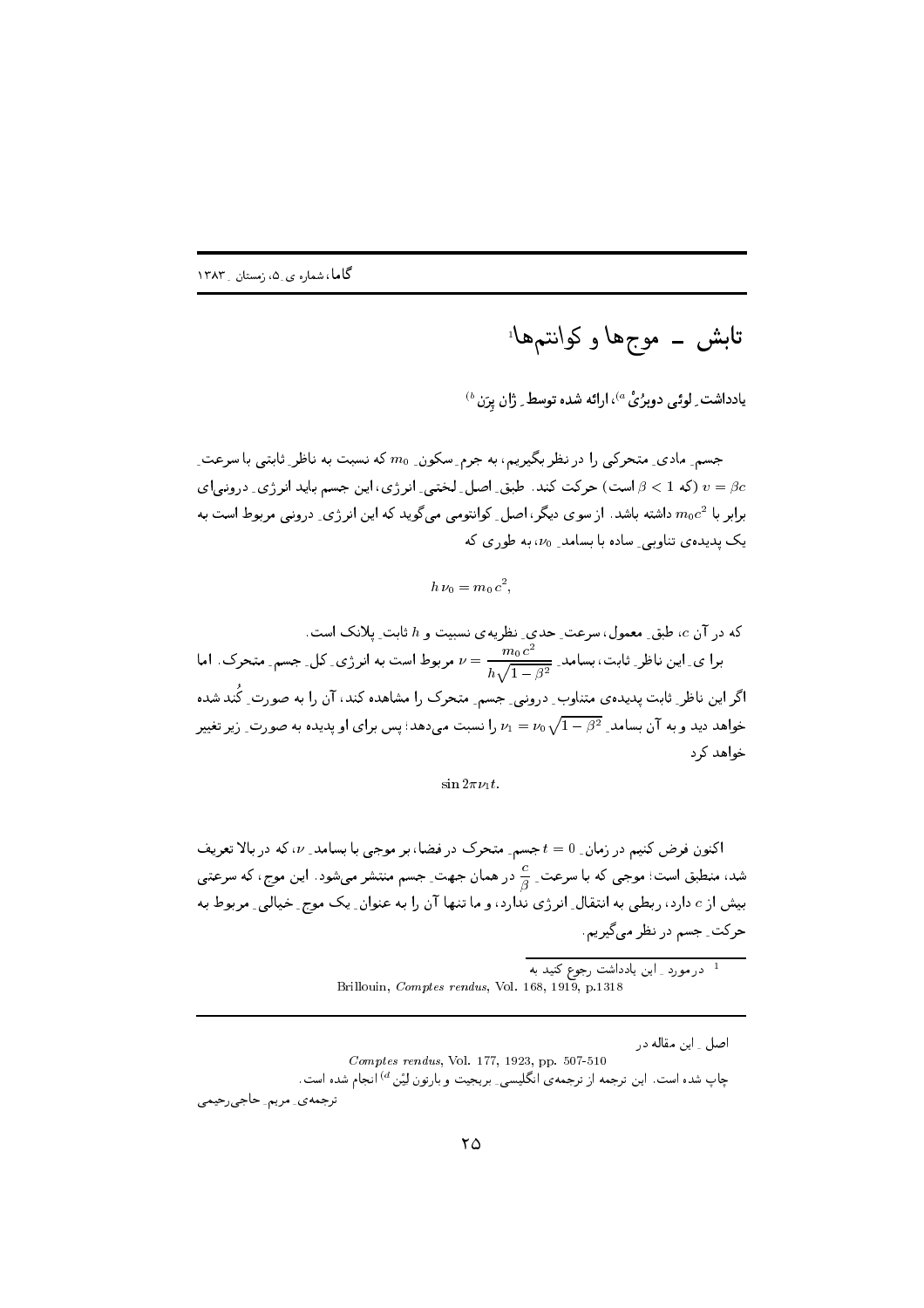من ادعا میکنم که اگر در زمان ِ d = 0، بین ِ بردارهای ِ موج و پدیدهی درونبی ِ جسم یک تطابق ِ فاز وجود داشته باشد، این تطابق ِ فاز حفظ میشود. در واقع، در زمان ِ t جسم در فاصلهی  $x = vt$  از مبداً است؛ پس حرکت ِ درونی ِ آن با $\frac{x}{\bot}$   $\sin 2\pi \nu_1 \frac{x}{\bot}$  نشان داده میشود . در این نقطه، موج به صورت ِ زیر نمایش داده می شود

$$
\sin 2\pi \nu \left( t - \frac{x\beta}{c} \right) = \sin 2\pi \nu x \left( \frac{1}{v} - \frac{\beta}{c} \right).
$$

این دو تابع ِ سینوسی با هم برابرند، و تطابق ِ فاز در صورتی تحقق می یابد که

 $\nu_1 = \nu(1 - \beta^2),$ 

و این شرطی است که آشکارا توسط ِ تعاریف ِ v و v برآورده می شود. نشان دادن \_ اين نتيجهي مهم منحصراً بر اساس ِ اصل ِ نسبيت ِ خاص است، و اين كه رابطهي

كوانتومي همان قدر براي ناظر ِ متحرِّك [ ِ همراه ِ جسم ] درست است كه برا ي ِ ناظر ِ ثابت. بیایید این را برای یک اتم ِ نور به کار ببریم. در جای دیگری <sup>2</sup> نشان دادهام که اتم ِ نور باید به

صورت ِ یک جسم ِ متحرک به جرم ِ بسیار کم (کوچکتر از g <sup>50 –</sup>10) در نظر گرفته شود که با سرعتی بسیار نزدیک به  $c$  (گرچه کمی کمتراز آن) حرکت میکند. پس به این نتیجه میرسیم: اتم ِ نور، که به دلیل ِ انرژی ِ کُلش معادل ِ تابِشی با بِسامد ِ v است، محمل ِ یک پدیدهی تناوبی ِ درونی است که، از دید ِ ناظر ِ ثابت، در هر نقطه از فضا دارای همان فاز یک موج با بسامد ِ v است، که با سرعتبی خیلبی نزدیک به ثابتی که سرعت ِ نور نامیده می شود، (گرچه به طور ِ خیلمی ناچیزی بیش از آن) در همان جهت انتشار می پابد.

بیایید مورد ِ الکترونی را در نظر بگیریم که با سرعتی کمی کمتر از c بر مسیر ِ بستهای حرکت میکند. در زمان ِ 0 = t، جسم در نقطهی 0 است. موج ِ خیالی ِ وابسته به آن، که از نقطهی 0 شروع شده و همه ی مسیر را با سرعت ِ  $\frac{c}{\beta}$  میپیماید، در زمان ِ  $\tau$  و در نقطه ی  $O'$  به الکترون می $_0$ سد، طوری  $\overline{OO'} = \beta c \tau$  که

یس داریم

$$
\tau = \frac{\beta}{c} [\beta c (\tau + \mathbf{T}_r)], \qquad \qquad \mathbf{Q} \qquad \qquad \tau = \frac{\beta^2}{1 - \beta^2} \mathbf{T}_r
$$

که در این جا Tr دوروی تناوب گردش الکترون در مدارش است. فاز درویی الکترون، وقتی الکترون از 0 به '0 میرود، به اندازهی زیر تغییر میکند

$$
2\pi\nu_1\tau = 2\pi \frac{m_0 c^2}{h} \mathrm{Tr} \frac{\beta^2}{\sqrt{1-\beta^2}}
$$

Journal de Physique, 6-th series, Vol. 3, 1922, p.422<sup>2</sup>